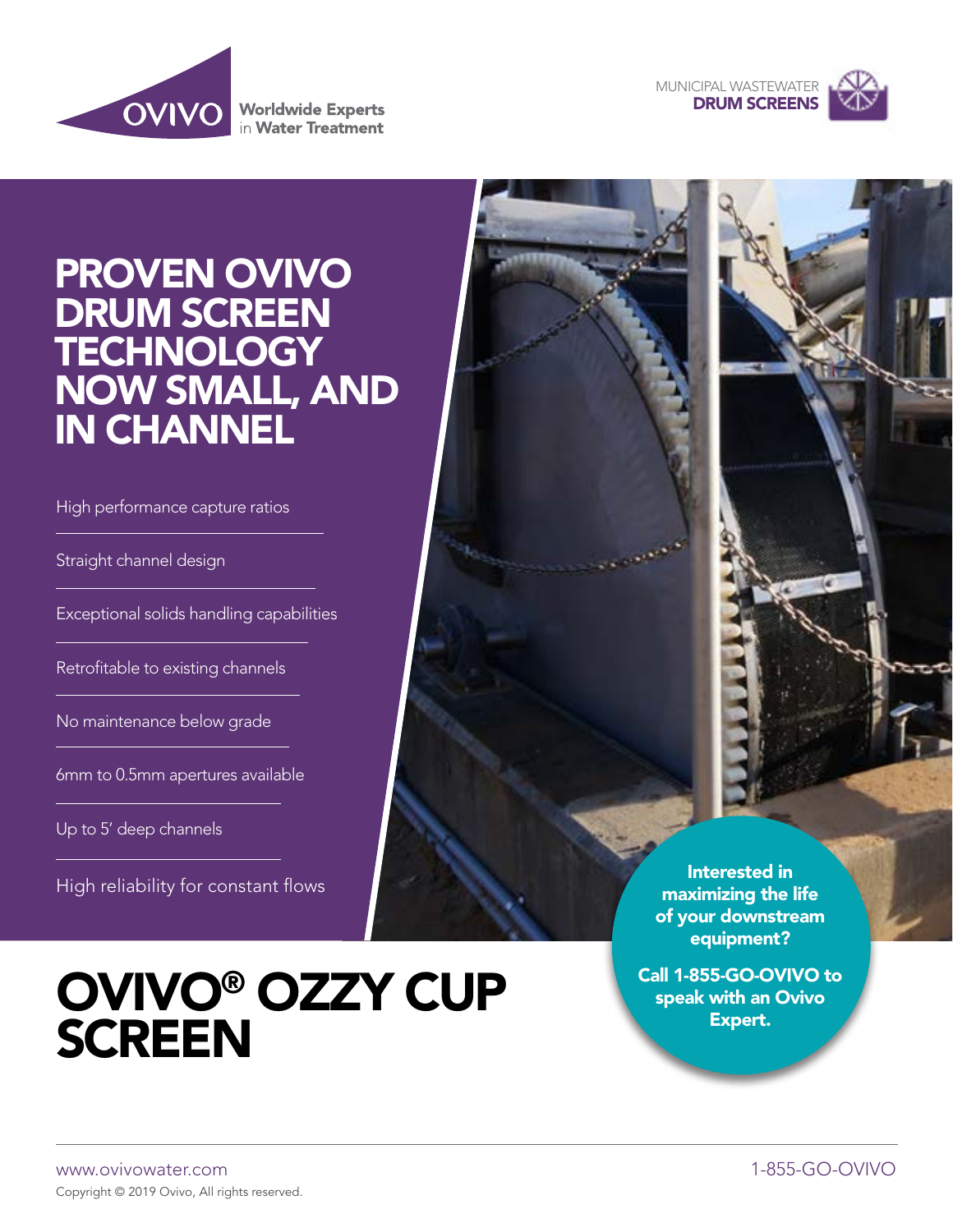## OVIVO'S HIGH PERFORMANCE, LOW MAINTENANCE, ELITE SCREENING **TECHNOLOGY**

# HOW IT WORKS

Ovivo's Ozzy drum screens are designed to meet the increasing demand for high capacity coarse and fine screening of raw or wastewater coupled with a robust low maintenance operation.



#### THE OZZY CUP SCREEN IS THE RESULT OF DECADES OF EXPE-RIENCE DEVELOPING SOME OF THE LARGEST DRUM SCREENS IN THE WORLD

- Low capital and maintenance cost
- Low energy usage
- Simple, slow rotating mechanism
- Simple to maintain
- Paired with the Ovivo's ProPaPanel to reduced hair-pinning, and maximize corrosion resistance and durability.





The Ovivo Ozzy Cup screen consists of a robustly constructed drum structure with a solid horizontal main shaft, which revolves slowly in heavy duty, self-aligning roller bearings.

Water flows from the inside to the outside of the drum through mesh panels arranged around its periphery. Mesh panels are cleaned by spray wash nozzles mounted on the outer side of the drum screen. The screenings are then caught by a screening hopper and conveyed to the screw compactor through a sluice trough.

The screen is driven by a simple drive unit positioned at deck level. The final drive is a nylon pinion, which engages with a gear ring on the outside of the drum.

The drum screen structure can be designed to support high differential loading without failure of the mesh panels, thereby ensuring that the downstream plant does not become contaminated by unscreened water and debris.



### OVIVO® Ozzy Cup Drum Screen MUNICIPAL WASTEWATER | INLET WORKS



Design allows for the Ozzy Cup to be installed in new or existing straight channels

Close up of Ovivo's ProPaPanel® technology